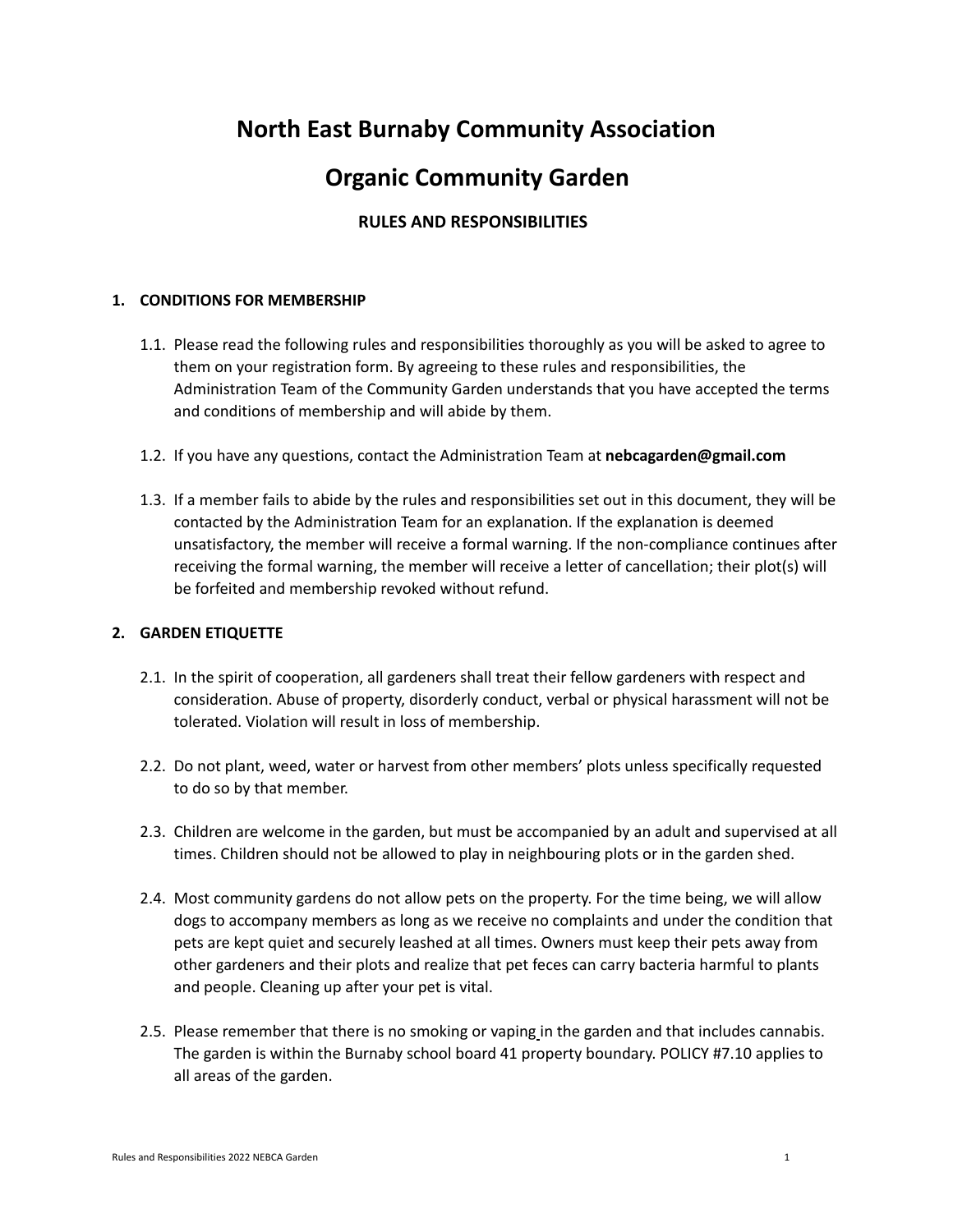## **3. WORK BEES and ASSIGNED TASKS**

3.1. Member participation is the backbone of every community garden. Without the support of all members, the garden will not be sustainable. Therefore, a mandatory minimum of: one work bee at 2.5 hours **and** 2.5 hours of volunteer time per plot. So expect to contribute a total of no less than 5 (five) hours. This applies regardless of how many people you bring with you. If you have more than one plot you may be required to contribute more than 5(five) hours.

There are multiple work bee choices, all at different times of the season. Members are expected to choose one that suits their schedule. If you are unable to attend, you must have a designated co-gardener fulfil this obligation. Failure to do so will result in a warning; if absence at Work Bees continues, then membership will be forfeit.

3.2. All members are required to choose **one task** on the EventBrite registration form. This is to enable the Administrative Team to distribute the workload equitably and cover all aspects of the garden maintenance. Members with more than 1 plot will be expected to increase their community support in proportion to their number of plots. Tasks are listed on your registration form and should be chosen with your timetable in consideration of any physical limitations you may have. Those members not participating in their chosen tasks will be contacted.

## **4. PLOT RESPONSIBILITY**

- 4.1. All plots must be planted by May 15th. Plots that are unplanted by that date may be assumed to be abandoned and may be forfeited without refund.
- 4.2. All plots must be kept maintained and free of excessive weeds, disease and invasive plant species to prevent the spread to neighbouring plots. Seriously neglected plots (e.g., plots that are overgrown with weeds, flowering weeds, garbage, old fencing, rotting wood and where there is no sign of care and attention) are subject to forfeiture. Some gardeners employ a permaculture form of garden that can appear messy to the untrained eye; however, even permaculture enthusiasts need to ensure that their enthusiasm does not spill over into neighbouring plots.
- 4.3. Our garden is an organic garden and the use of herbicides, insecticides and fungicides is prohibited. Examples of soil amendments that are permitted are organic mushroom manure, compost, seaweed and fish fertilizer. If you are uncertain about a product, please get in touch with the Administration Team.
- 4.4. Members must not erect large structures that shade neighbouring plots. Trellises for climbing plants and large-leafed plants must be placed to not impact the amount of sun your neighbour's garden receives.
- 4.5. Members are responsible for weeding and trimming the edges and pathways around their plots. Please do not leave weeds pulled from your plots in the pathways. Keep pathways clear of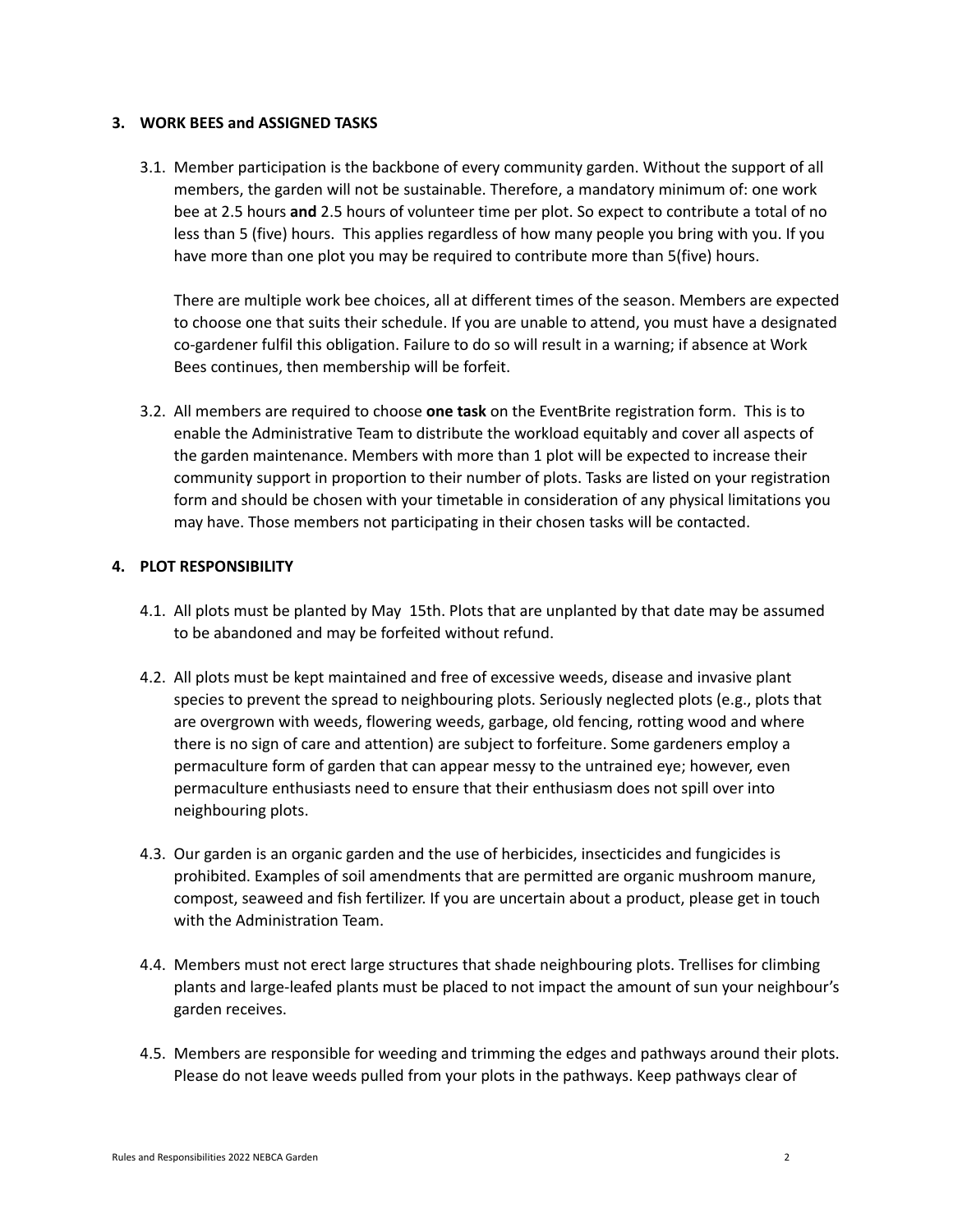debris. If you would like to borrow power tools to clear walkways, please get in touch with the Administration Team.

- 4.6. Arrange for someone to look after your plot if you are away, or in any other way unable to yourself. If this person is not a registered co-gardener or other garden members, please notify the Administration Team. We will need to arrange for someone to provide access to the shed. The combination must not be given to anyone other than a registered co-gardener. If you would like to appoint this person as a co-gardener, you may do so by providing the Administration Team with their contact information and confirmation that they have read this agreement.
- 4.7. Do not dig more than one foot (30cm) below your plot. The garden is located over a pipeline and stakes, posts, or other structures inserted deeply into the soil could present serious safety issues.
- 4.8. You are encouraged to mulch your garden to preserve water; however, please mulch with grass clippings, straw, leaves, manure, corn stalks, fir bark and sawdust. Cardboard is acceptable as long as it is covered by other approved materials. Do not use western red cedar bark, hay or gravel. If you have questions, please contact the Administration Team.
- 4.9. Do not plant trees, shrubs or other bushes directly into your garden. A reasonably sized shrub may be put in a planter or container and placed in your garden, as long as it is not permanent and can be easily moved. Please be thoughtful and bear in mind these plants may cast shade on your neighbour's plot.
- 4.10. Plots must be left cleaned and winterized by November 30th. After this point, the water will be shut off and the green bins will be moved to the shed. At this time, perennials should be cut back, dead plants removed and put into green bins and the plot left tidy. This is part of your maintenance agreement and will be treated with the same conditions as leaving a plot neglected.
- 4.11. Some members have put up fences to deter theft. Please be aware the garden is situated above a pipeline and any stakes should not penetrate more than 30cm into the soil. Fences should also be sturdy and maintained so as not to fall over, stick out, or potentially snag people as they walk past.
- 4.12. If a member chooses to not renew a plot or chooses to move to a different plot then their current plot must be vacated before the annual registration deadline. This includes all plants, fences, materials.

#### **5. WATERING**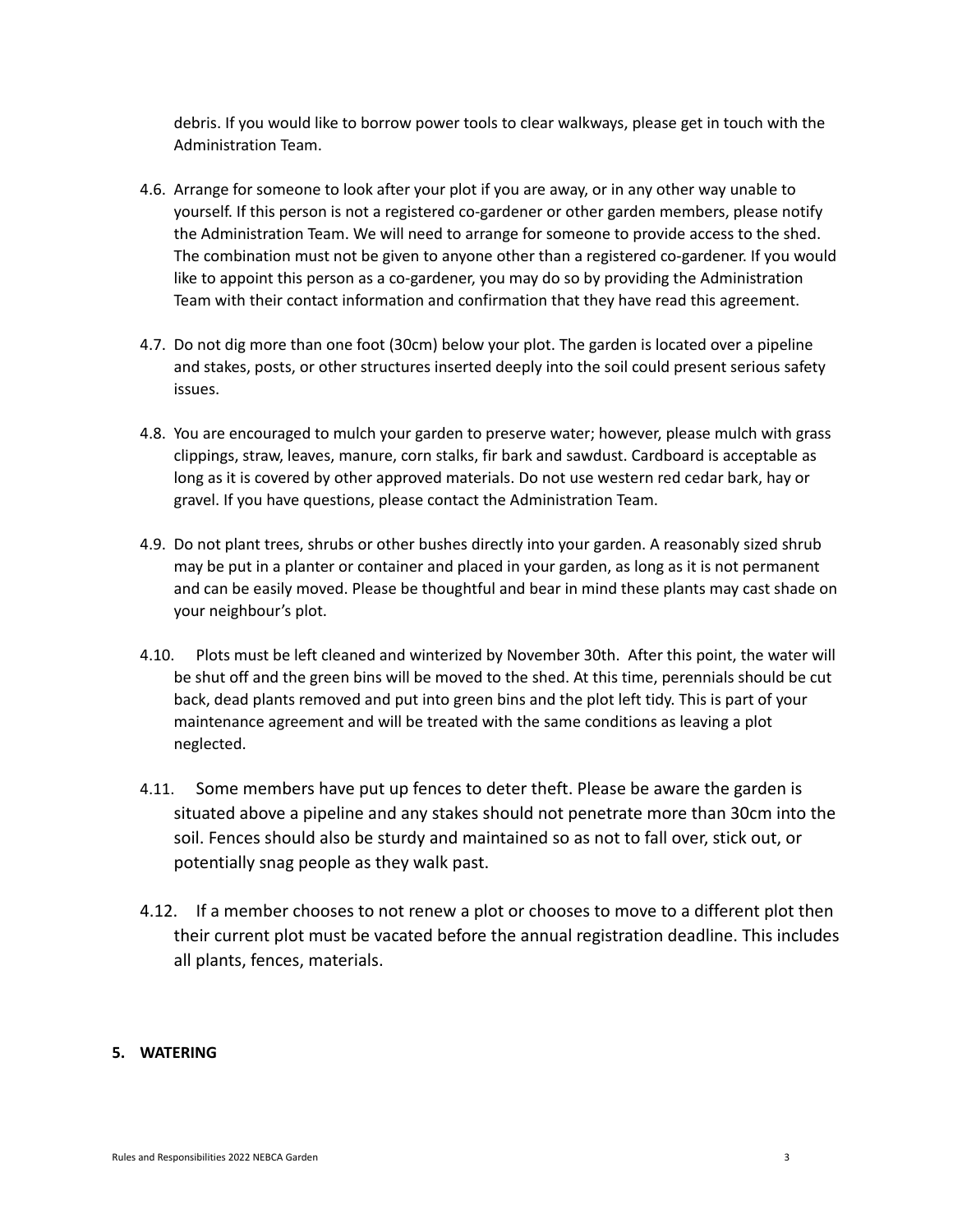- 5.1. As gardeners, we should be aware of environmental damage and must not waste water. Do not leave watering unattended. Do not leave common areas or neighbouring plots soggy and over-watered.
- 5.2. Do not water neighbouring plots unless specifically asked to do so.
- 5.3. No overnight watering
- 5.4. Obey municipal watering restrictions

## **6. THE SHED**

- 6.1. The combination to the shed is confidential and must not be shared with non-members
- 6.2. If you track dirt into the shed, please sweep it out afterwards.
- 6.3. Do not store any personal items in the shed.
- 6.4. Drain and coil hoses before hanging them in the shed. A hose mount is located on the side of the shed to help with this process.
- 6.5. Tools must be cleaned, dried and stored in the shed after use.
- 6.6. Any damage to tools, equipment, or the shed lock must be reported at once to the general email account for the Administration Team.
- 6.7. Supplies such as wood, straw, discarded fencing and any other materials must not be stored in or around the perimeter of the shed. Materials may be neatly bundled and left in your garden plot.

## **7. GARBAGE and GREEN BINS**

- 7.1. Personal garbage and non-plant waste must be taken home with you. There is no garbage pickup on site.
- 7.2. Plant waste must be put in the green bins on site. Please shake off dirt before putting plants into the bins. Do not put rocks or large pieces of wood into the bins.

#### **8. COVID-19**